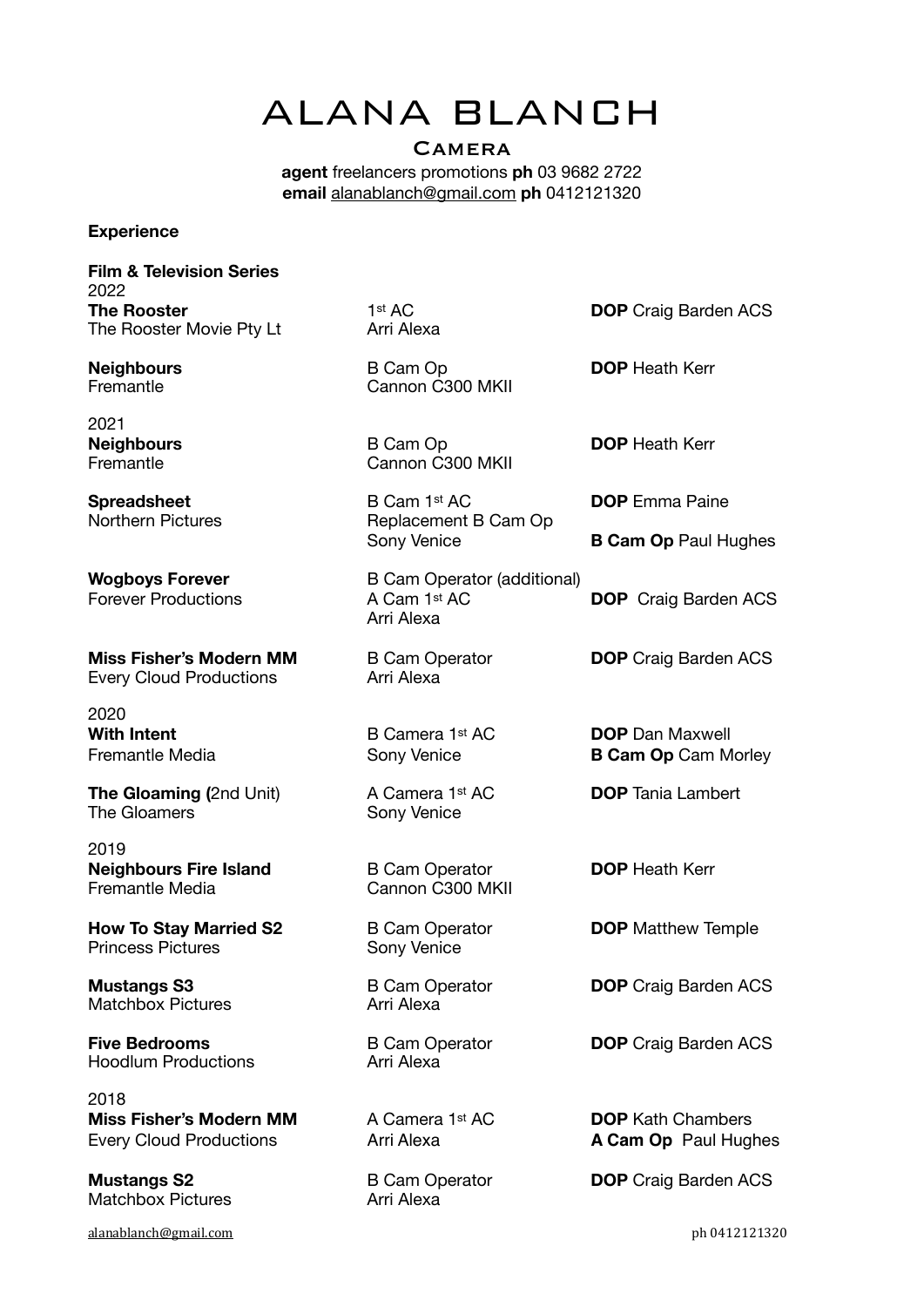Matchbox Pictures **Arri Alexa** 

2017 December Films **Arri Alexa** 

2016<br>**Dr Blake S5** December Films **Arri Alexa** 

Matchbox Pictures **Arri Alexa** 

**Wentworth S5 (partial)** A Camera 1st AC **DOP** Kath Chambers

2015 December Films **Arri Alexa** 

Mushroom Pictures **Arri Alexa** 

2014 December Films **Arri Alexa** 

Foxtel/ Fremantle Media **Arri Alexa** 

2013 Foxtel/ Fremantle Media **Arri Alexa** 

**Worst Year of my Life Again** A Camera 1st AC **DOP** Craig Barden ACS ABC/ Southern Star **ARC/ Southern Star** 

**Offspring S4 2nd Unit** B Camera 1<sup>st</sup> AC **DOP** Jaems Grant

2012 **Wentworth S1** B Camera 1st AC **DOP** Craig Barden ACS

**Karrabing** 1st AC **DOP** lan Jones

**Nowhere Boys S4** A Camera 1st AC **DOP** Craig Barden ACS

**The Blake Mysteries** A Camera 1<sup>st</sup> AC **DOP** Craig Barden ACS

**Wentworth 2nd Unit** A Camera 1st AC **DOP** Craig Barden ACS Fremantle Media Arri Alexa **Main Unit DOP** Kath Chambers

**Offspring S7 2nd Unit** A Camera 1st AC **DOP** Craig Barden ACS Endemol Shine Australia Arri Alexa **Main Unit DOP** Darrel Martin

**Mustangs S1 A Camera 1st AC DOP** Kath Chambers Matchbox Pictures **Arri Alexa** Arri Alexa **A Cam Op** Paul Hughes

A Camera 1<sup>st</sup> AC **DOP** Craig Barden ACS

**Nowhere Boys S3** A Camera 1st AC **DOP** Craig Barden ACS

Fremantle Media **Arri Alexa** Arri Alexa **A Cam Op** Paul Hughes

**Dr Blake Series 4 A Camera 1st AC DOP** Craig Barden ACS

**Molly Molly A Camera 1st AC DOP** Craig Barden ACS

**Dr Blake Series 3** A Camera 1st AC **DOP** Craig Barden ACS

**Wentworth S3** A Camera 1st AC **DOP** Craig Barden ACS

**Wentworth S2** A Camera 1st AC **DOP** Craig Barden ACS

ABC/ Southern Star **Arri Alexa B Cam Op Kath Chambers** 

Foxtel/ Fremantle Media **Arri Alexa B Cam Op Kath Chambers** 

[alanablanch@gmail.com](mailto:alanablanch@gmail.com) **photographs** because the control of the control of the control of the control of the control of the control of the control of the control of the control of the control of the control of the control o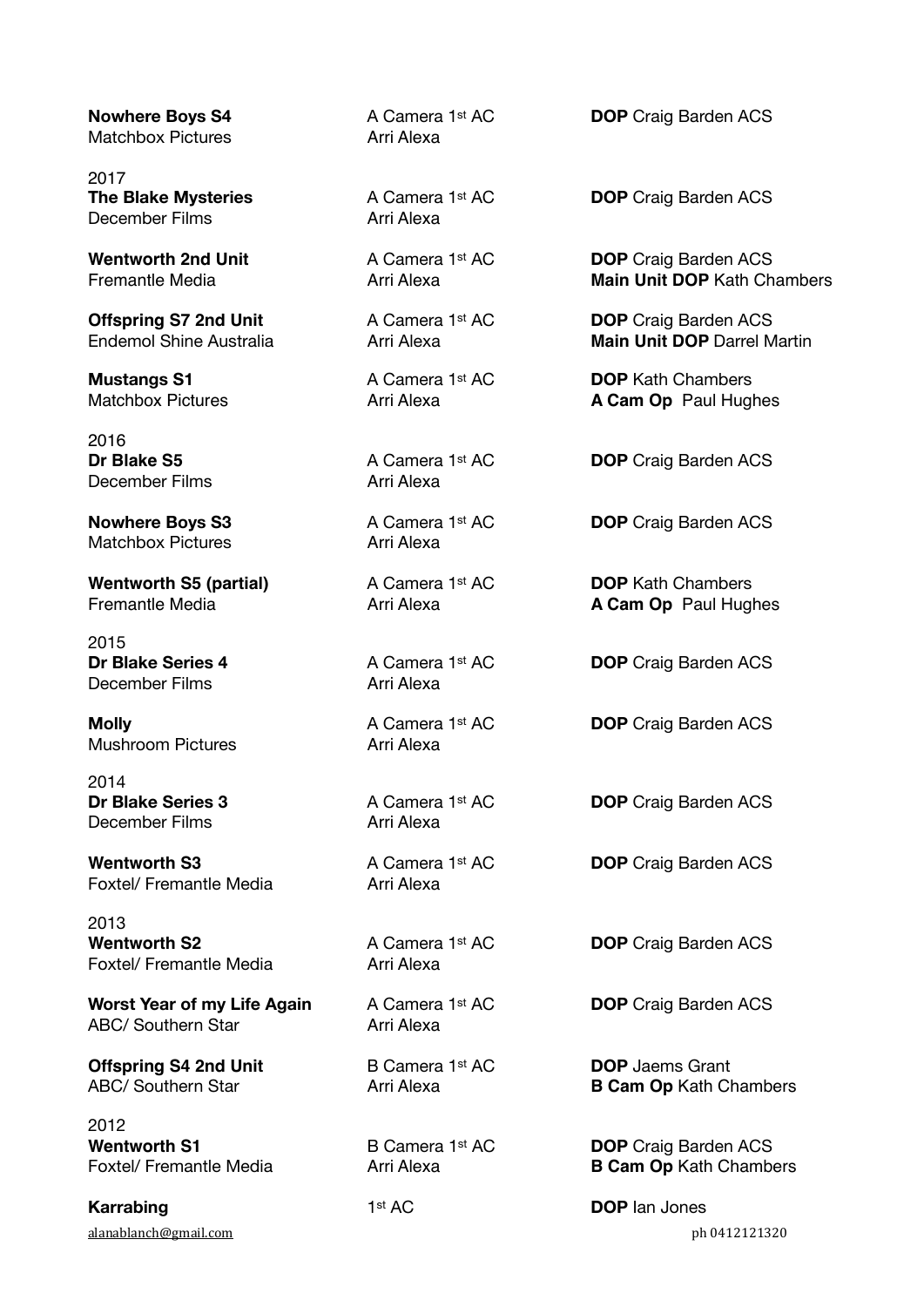| MiseEn Media                                                                                         |                                                                                                                                                                                                                                                                       |                                                                                                                     | Sony F <sub>3</sub>                                                                                   |                                                                                                                                                                                                      |                                                        |                                                                                                                                                                                                                                                                                           |
|------------------------------------------------------------------------------------------------------|-----------------------------------------------------------------------------------------------------------------------------------------------------------------------------------------------------------------------------------------------------------------------|---------------------------------------------------------------------------------------------------------------------|-------------------------------------------------------------------------------------------------------|------------------------------------------------------------------------------------------------------------------------------------------------------------------------------------------------------|--------------------------------------------------------|-------------------------------------------------------------------------------------------------------------------------------------------------------------------------------------------------------------------------------------------------------------------------------------------|
| <b>Please Like Me</b><br>ABC                                                                         |                                                                                                                                                                                                                                                                       |                                                                                                                     | B Camera 1st AC<br>Arri Alexa                                                                         |                                                                                                                                                                                                      |                                                        | <b>DOP</b> Katie Milwright<br><b>B Cam Op Andrew Schmidt</b>                                                                                                                                                                                                                              |
| The Getaway Plan Music clip<br><b>Blackberry films</b>                                               |                                                                                                                                                                                                                                                                       |                                                                                                                     | 1st Ac<br><b>RED Epic</b>                                                                             |                                                                                                                                                                                                      |                                                        | <b>DOP</b> Jodi Muston                                                                                                                                                                                                                                                                    |
| <b>Parkies Documentary</b><br>MiseEn Media                                                           |                                                                                                                                                                                                                                                                       |                                                                                                                     | 1 <sup>st</sup> AC<br>Sony F <sub>3</sub>                                                             |                                                                                                                                                                                                      |                                                        | <b>DOP</b> lan Jones                                                                                                                                                                                                                                                                      |
| 2011                                                                                                 | <b>Australia's Got Talent Melbourne Cull Auditions</b><br>Fremantle Media                                                                                                                                                                                             |                                                                                                                     |                                                                                                       | <b>DV Operator</b><br>Sony EX-3                                                                                                                                                                      |                                                        |                                                                                                                                                                                                                                                                                           |
| <b>Guide to Being a Pirate</b><br>Disney Channel                                                     |                                                                                                                                                                                                                                                                       |                                                                                                                     | 1 <sup>st</sup> AC<br>Sony F <sub>3</sub>                                                             |                                                                                                                                                                                                      |                                                        | <b>DOP</b> Simon Chapman                                                                                                                                                                                                                                                                  |
| <b>Beaconsfield Tasmanian section</b><br>Southern Star                                               |                                                                                                                                                                                                                                                                       |                                                                                                                     | B Camera 1st AC<br>Arri Alexa                                                                         |                                                                                                                                                                                                      |                                                        | <b>DOP</b> Toby Oliver ACS<br><b>B Cam Op Jodi Muston</b>                                                                                                                                                                                                                                 |
| <b>Love Never Dies</b><br><b>Steam Motion and Sound</b>                                              |                                                                                                                                                                                                                                                                       |                                                                                                                     | 2 <sup>nd</sup> AC                                                                                    |                                                                                                                                                                                                      |                                                        | <b>DOP</b> Mike Lloyd                                                                                                                                                                                                                                                                     |
| <b>Stuffed Pilot</b><br><b>Independent Production</b>                                                |                                                                                                                                                                                                                                                                       |                                                                                                                     | 1 <sup>st</sup> AC<br>Arri Alexa                                                                      |                                                                                                                                                                                                      |                                                        | <b>DOP</b> Joanne Donohue                                                                                                                                                                                                                                                                 |
| Tangle S3 2nd Unit<br>Southern Star                                                                  |                                                                                                                                                                                                                                                                       |                                                                                                                     | B Camera 1st AC<br>Arri Alexa                                                                         |                                                                                                                                                                                                      |                                                        | <b>DOP</b> Craig Barden ACS<br><b>B Cam Op Kath Chambers</b>                                                                                                                                                                                                                              |
| <b>Refuge City Pilot</b><br><b>Independent Production</b>                                            |                                                                                                                                                                                                                                                                       |                                                                                                                     | 1 <sup>st</sup> AC<br>16mm Arri SR3                                                                   |                                                                                                                                                                                                      |                                                        | <b>DOP Trish Keating</b><br><b>Cam Op Geoff Skilbeck</b>                                                                                                                                                                                                                                  |
| Woodley<br>ABC                                                                                       |                                                                                                                                                                                                                                                                       |                                                                                                                     | B Camera 1st AC<br><b>RED</b>                                                                         |                                                                                                                                                                                                      |                                                        | <b>DOP</b> Simon Chapman<br><b>B Cam Op Peter Stott</b>                                                                                                                                                                                                                                   |
| 2007-2010<br>Channel 7                                                                               | <b>City Homicide S1-4</b>                                                                                                                                                                                                                                             | Attachment, 2 <sup>nd</sup> AC, B Camera 1st AC<br>Varicam                                                          |                                                                                                       |                                                                                                                                                                                                      | <b>DOP</b> Craig Barden<br><b>B Cam Op Peter Stott</b> |                                                                                                                                                                                                                                                                                           |
| 2021<br>2021<br>2021<br>2019<br>2019<br>2017<br>2015<br>2015<br>2014<br>2013<br>2013<br>2013<br>2013 | <b>TVC's</b> as 1st AC<br>Toyota<br>Moulin Rouge<br><b>Dell Fortress</b><br>Muriel's Wedding<br><b>Indian Cricket TVC</b><br>AIA One life<br>Care Super<br>Tenna SCA Hygiene<br><b>Cochlear LTD</b><br><b>CFA</b><br>Musashi<br>Dare Iced Coffee<br>Jenny Craig Mel B | <b>Come Alive</b><br>Come Alive<br>DD<br><b>CHEP Films</b><br>Renegade<br>Hotglue<br>22 Degrees<br><b>MCM</b> Media | <b>Goodoil Films</b><br>Seven West Media<br>Dougal Digital<br>Rockaway Media<br><b>Outsider Films</b> | Arri Alexa<br>Arri Alexa<br>Sony F9<br>Arri Alexa<br>Arri Alexa<br>Arri Alexa<br>Arri Alexa<br>Arri Alexa<br><b>RED Epic</b><br><b>RED Epic</b><br><b>RED Epic</b><br>Varicam<br>Sony F <sub>3</sub> |                                                        | DOP Sam Chiplin<br><b>Crane Andrew Lowe</b><br>DOP Simon Koloadin<br><b>Crane Andrew Lowe</b><br>DOP Dan Dunn<br>DOP Marden Dean<br>DOP Marden Dean<br>DOP Marin Johnson<br>DOP Katie Milwright<br>DOP Tov Belling<br>DOP Jaques Fisher<br>DOP John Brawley<br><b>DOP Richard Hosking</b> |

### **References**

[alanablanch@gmail.com](mailto:alanablanch@gmail.com) ph 0412121320